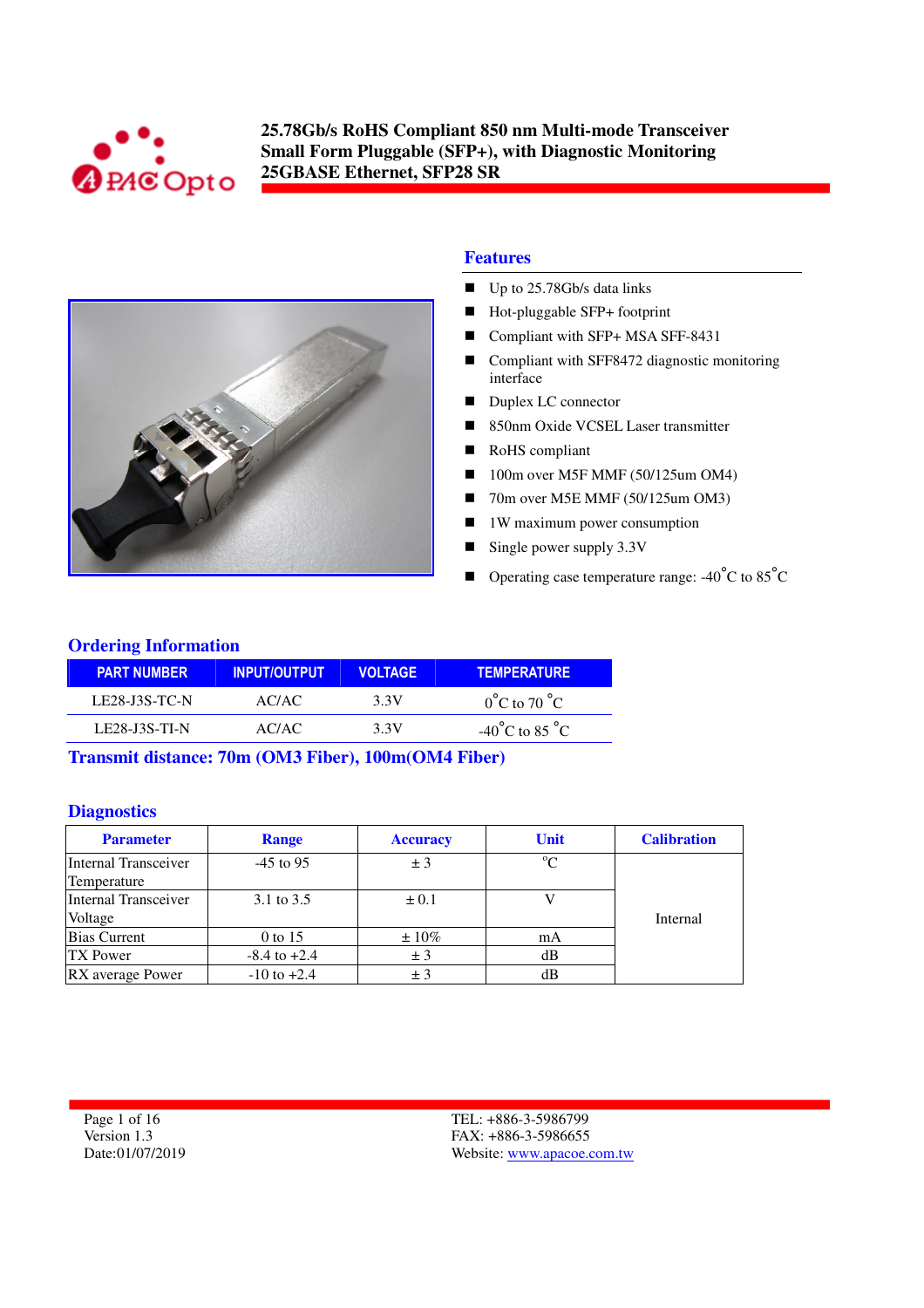

## **Absolute Maximum Ratings**

| <b>PARAMETER</b>           | <b>SYMBOL</b> | <b>MIN</b> | <b>MAX</b> | <b>UNITS</b> | <b>NOTE</b> |
|----------------------------|---------------|------------|------------|--------------|-------------|
| <b>Storage Temperature</b> | 1 c           | -40        | 85         |              |             |
| <b>Supply Voltage</b>      | Vcc           | $-0.5$     | 4.0        |              |             |
| <b>Input Voltage</b>       | $V_{IN}$      | $-0.5$     | Vcc        |              |             |

## **Recommended Operating Conditions**

| <b>PARAMETER</b>           | <b>SYMBOL</b>     | <b>MIN</b> | <b>MAX</b> | <b>UNITS</b> | <b>NOTE</b> |
|----------------------------|-------------------|------------|------------|--------------|-------------|
|                            | $T_C$             | $\theta$   | 70         | $^{\circ}C$  | For TC      |
| Case operating Temperature | $T_C$             | $-40$      | 85         | $^{\circ}C$  | For TI      |
| <b>Supply Voltage</b>      | Vcc               | 3.14       | 3.46       |              |             |
| <b>Supply Current</b>      | $I_{TX} + I_{RX}$ |            | 300        | mA           |             |
| Power Consumption          | D                 | $- - -$    | 1.0        | W            |             |

Page 2 of 16 Version 1.3 Date:01/07/2019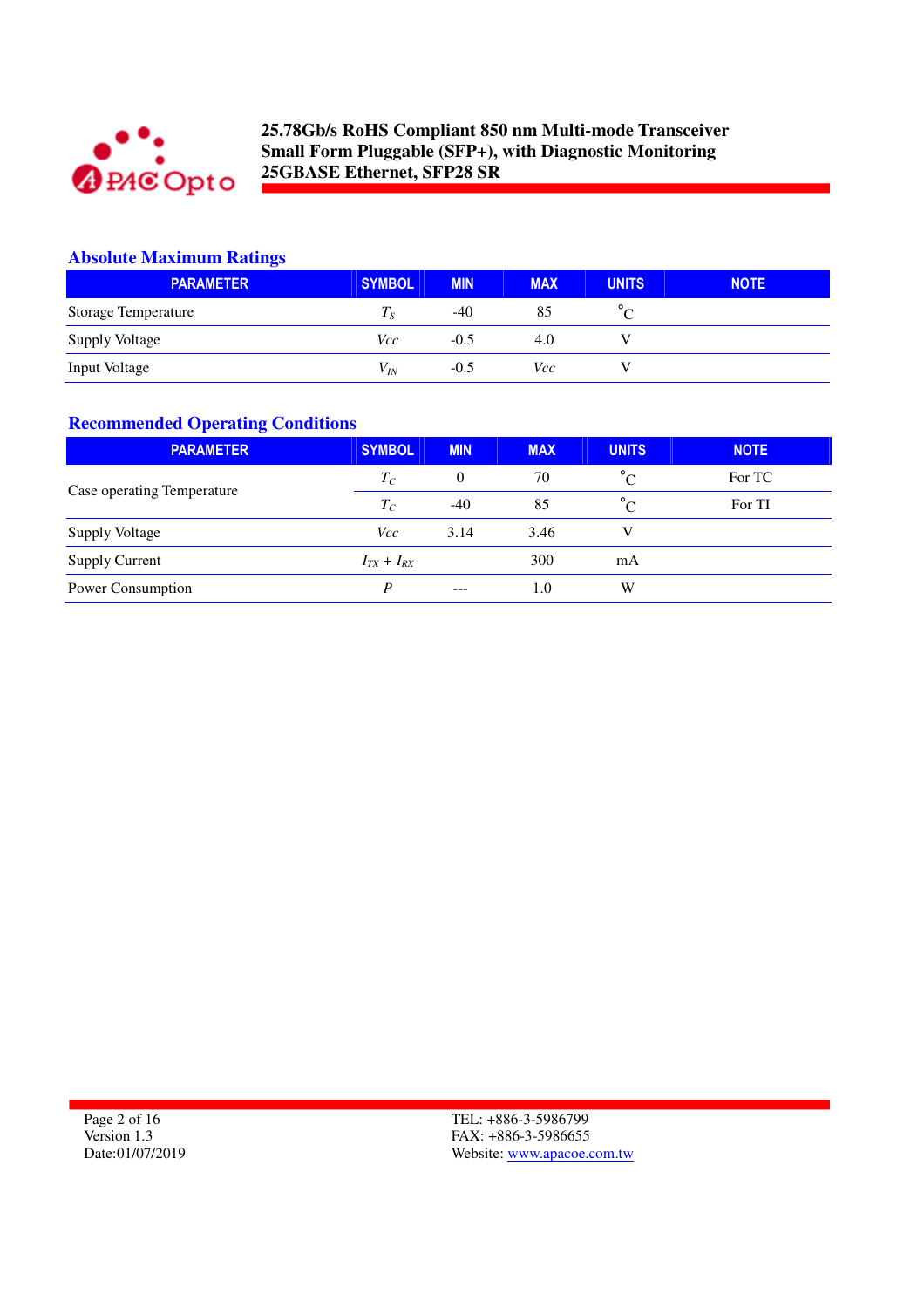

# **Transmitter Electro-optical Characteristics**

| $Vcc = 3.14$ V to 3.46 V, $T_C = 0$ °C to 70 °C                                                         |                                      |                |        |                |              |             |  |
|---------------------------------------------------------------------------------------------------------|--------------------------------------|----------------|--------|----------------|--------------|-------------|--|
| <b>PARAMETER</b>                                                                                        | <b>SYMBOL</b>                        | <b>MIN</b>     | TYP.   | <b>MAX</b>     | <b>UNITS</b> | <b>NOTE</b> |  |
| Data Rate                                                                                               | B                                    | 25.5           | 25.78  |                | Gbps         |             |  |
| Average Output Optical Power<br>$(50/125 \mu m)$ fiber, NA=0.20)<br>$(62.5/125 \mu m)$ fiber, NA=0.275) | $P_{out}$                            | $-8.4$         |        | 2.4            | dBm          |             |  |
| <b>Optical Modulation Amplitude</b>                                                                     | <b>OMA</b>                           | $-6.4$         | $-1.5$ | $\overline{3}$ | dBm          |             |  |
| Extinction Ratio@25.78Gb/s                                                                              | ER                                   | $\overline{c}$ |        |                | dB           |             |  |
| Center Wavelength                                                                                       | $\lambda_C$                          | 840            | 850    | 860            | nm           |             |  |
| Spectral Width (RMS)                                                                                    | $\Delta \lambda$                     | ---            |        | 0.6            | nm           |             |  |
| <b>Transmitter and Dispersion Penalty</b>                                                               | <b>TDP</b>                           |                |        | 4.3            | dB           |             |  |
| Max. $P_{out}$ TX-DISABLE Asserted                                                                      | $P_{OFF}$                            | ---            | ---    | $-35$          | dBm          |             |  |
| Differential Input Impedance                                                                            | $Z_d$                                |                | 100    |                | $\Omega$     |             |  |
| Differential Input Voltage Swing                                                                        | $V_{\text{DIFF}}$                    | 180            |        | 700            | mV           |             |  |
| <b>Transmit Fault Output-Low</b>                                                                        | $TX$ <sub>_FAULT<sub>L</sub></sub>   | 0.0            | ---    | 0.8            | V            |             |  |
| Transmit Fault Output-High                                                                              | $TX$ <sub>FAULT<math>_H</math></sub> | 2.0            | ---    | $V_{CC}$       | V            |             |  |
| TX_DISABLE Assert Time                                                                                  | $t$ <sub>_O</sub> ff                 | ---            | ---    | 100            | $\mu$ s      |             |  |
| TX_DISABLE Negate Time                                                                                  | $t$ _on                              | ---            | ---    | 2              | ms           |             |  |
| Time to initialize, include reset of<br>TX_FAULT                                                        | t init                               |                | ---    | 300            | ms           |             |  |
| TX_FAULT from fault to assertion                                                                        | t_fault                              | ---            | ---    | 100            | $\mu$ s      |             |  |
| TX_DISABLE time to start reset                                                                          | t reset                              | 10             |        |                | $\mu$ s      |             |  |

Page 3 of 16 Version 1.3 Date:01/07/2019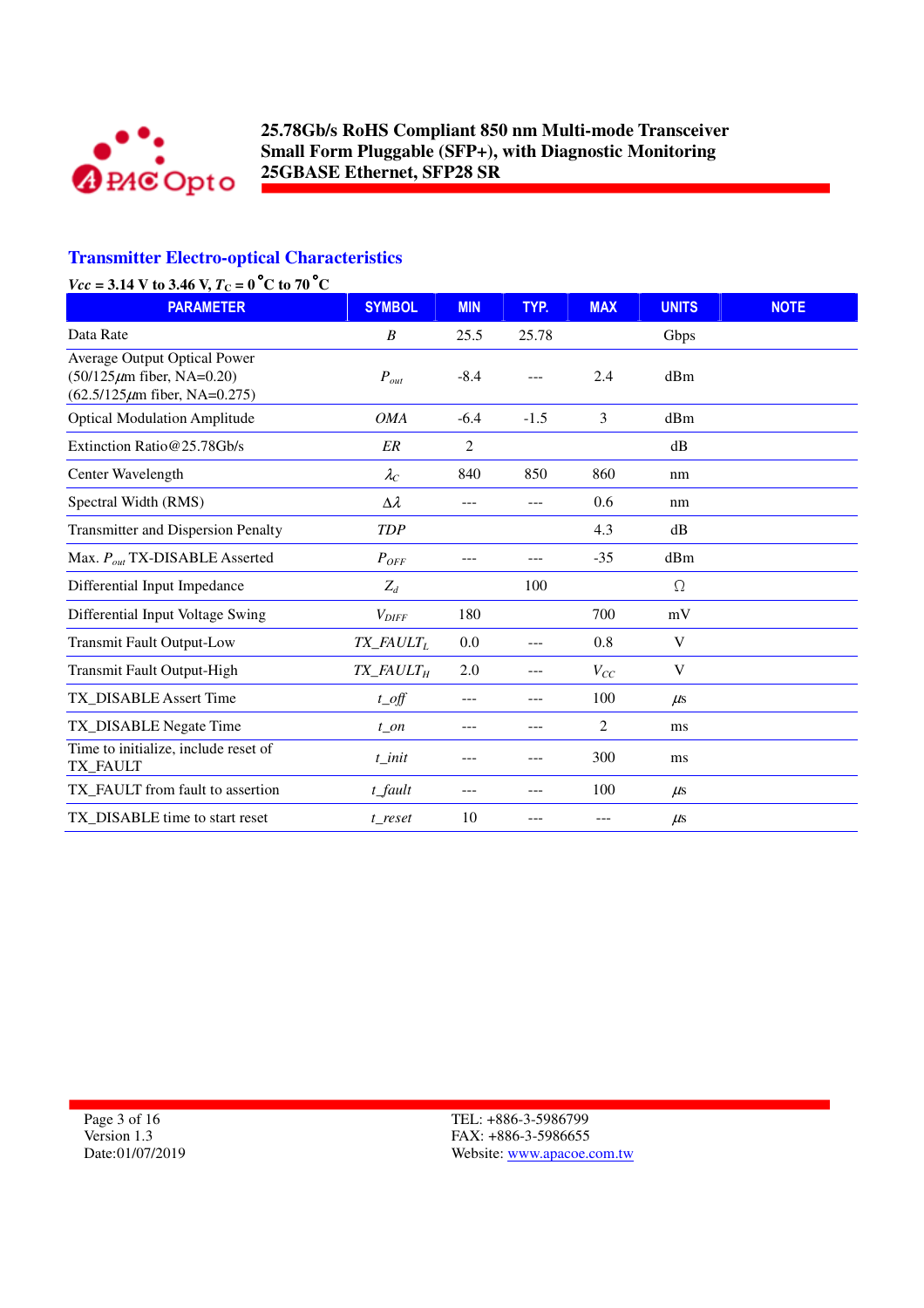

# **Receiver Electro-optical Characteristics**

|                                                                | $Vcc = 3.14$ V to 3.46 V, $T_C = 0$ °C to 70 °C |                |       |            |              |                   |  |  |
|----------------------------------------------------------------|-------------------------------------------------|----------------|-------|------------|--------------|-------------------|--|--|
| <b>PARAMETER</b>                                               | <b>SYMBOL</b>                                   | <b>MIN</b>     | TYP.  | <b>MAX</b> | <b>UNITS</b> | <b>NOTE</b>       |  |  |
| Data Rate                                                      | B                                               | 25.5           | 25.78 |            | Gbps         |                   |  |  |
| Damage Threshold                                               |                                                 | 3.4            |       | ---        | dBm          |                   |  |  |
| Receiver Overload                                              | $P_{IN}$                                        | 2.4            |       |            | dBm          | $BER < 5x10^{-5}$ |  |  |
| <b>Receiver Sensitivity</b>                                    | $P_{IN}$                                        | $---$          |       | $-10.3$    | dBm          | $BER < 5x10^{-5}$ |  |  |
| Stressed Receiver Sensitivity(OMA)                             | $P_{IN}$                                        | $---$          | ---   | $-5.2$     | dBm          | $BER < 5x10^{-5}$ |  |  |
| <b>Operating Center Wavelength</b>                             | $\lambda_C$                                     | 840            | ---   | 860        | nm           |                   |  |  |
| <b>Optical Return Loss</b>                                     | ORL                                             | 12             | ---   | ---        | dB           |                   |  |  |
| Loss of Signal-Asserted                                        | $P_A$                                           | $-30$          | $---$ | ---        | dBm          |                   |  |  |
| Loss of Signal-Deasserted                                      | $P_D$                                           | $---$          | ---   | $-12$      | dBm          |                   |  |  |
| Differential Output Impedance                                  | $Z_d$                                           |                | 100   |            | $\Omega$     |                   |  |  |
| Differential Output Voltage                                    | $V_{\text{DIFF}}$                               | 300            |       | 800        | mV           |                   |  |  |
| Receiver Loss of Signal Output<br>Voltage-Low                  | $RX\_LOS_L$                                     | $\overline{0}$ |       | 0.8        | V            |                   |  |  |
| Receiver Loss of Signal Output<br>Voltage-High                 | $RX\_LOS_H$                                     | 2.0            |       | $V_{CC}$   | V            |                   |  |  |
| Receiver Loss of Signal Assert Time<br>$($ off to $\text{on})$ | $t_{A,RX}$ LOS                                  |                |       | 100        | $\mu$ s      |                   |  |  |
| Receiver Loss of Signal Assert Time<br>(on to off)             | $t_{D,RX\_LOS}$                                 |                |       | 100        | $\mu$ s      |                   |  |  |

Page 4 of 16 Version 1.3 Date:01/07/2019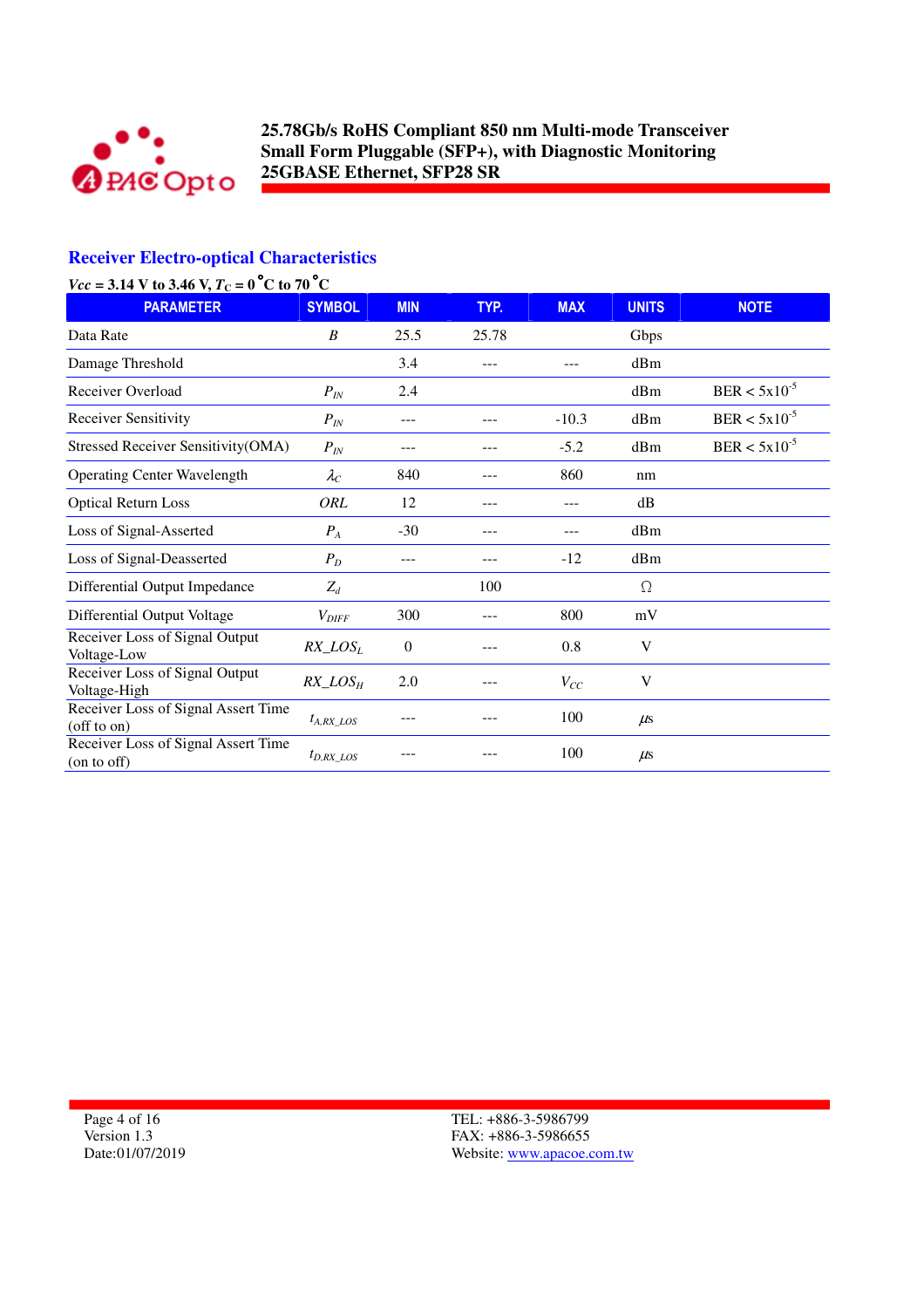

#### **Digital Diagnostic Memory Map**



**EEPROM Serial ID Memory contents(A0h)**

| <b>Address</b>   | <b>Hex</b> | <b>Fields</b>          | <b>Result</b>                                                 |
|------------------|------------|------------------------|---------------------------------------------------------------|
| $\bf{0}$         | 03(H)      | identifier             | SFP or SFP+ or SFP28                                          |
| $\mathbf{1}$     | 04(H)      | <b>Ext.Identifier</b>  | GBIC/SFP function is defined by two-wire interface ID<br>only |
| $\boldsymbol{2}$ | 07(H)      | Connector              | LC                                                            |
| 3                | 00(H)      |                        |                                                               |
| 4                | 00(H)      |                        |                                                               |
| 5                | 00(H)      | <b>Transceiver</b>     | <b>Unallocated</b>                                            |
| 6                | 00(H)      |                        |                                                               |
| 7                | 00(H)      |                        |                                                               |
| 8                | 00(H)      |                        |                                                               |
| 9                | 04(H)      | <b>Transceiver</b>     | Multimode;50um(M5;M5E);                                       |
| 10               | 00(H)      | <b>Transceiver</b>     | <b>Unallocated</b>                                            |
| 11               | 06(H)      | <b>Encoding</b>        | 64B/66B                                                       |
| 12               | FF(H)      | <b>BR(Nominal)</b>     | 25500Mbps                                                     |
| 13               | 00(H)      | <b>Rate Identifier</b> | Unspecified                                                   |
| 14               | 00(H)      | Length(SMFm)-km        | N/A                                                           |
| 15               | 00(H)      | Length(SMF)            | N/A                                                           |
| 16               | 00(H)      | Length(50µm)           | N/A                                                           |
| 17               | 00(H)      | Length $(62.5 \mu m)$  | N/A                                                           |
| 18               | 0A(H)      | Length (50um, OM4)     | 10(units of 10m)                                              |
| 19               | 07(H)      | Length(OM3)            | $7$ (units of 10m)                                            |
| 20               | 41(H)      | Vendor name            | A                                                             |
| 21               | 50(H)      | <b>Vendor</b> name     | P                                                             |
| 22               | 41(H)      | <b>Vendor</b> name     | $\mathbf A$                                                   |
| 23               | 43(H)      | Vendor name            | $\mathbf C$                                                   |
| 24               | 20(H)      | <b>Vendor</b> name     |                                                               |
| 25               | 4F(H)      | Vendor name            | $\mathbf 0$                                                   |

Page 5 of 16 Version 1.3 Date:01/07/2019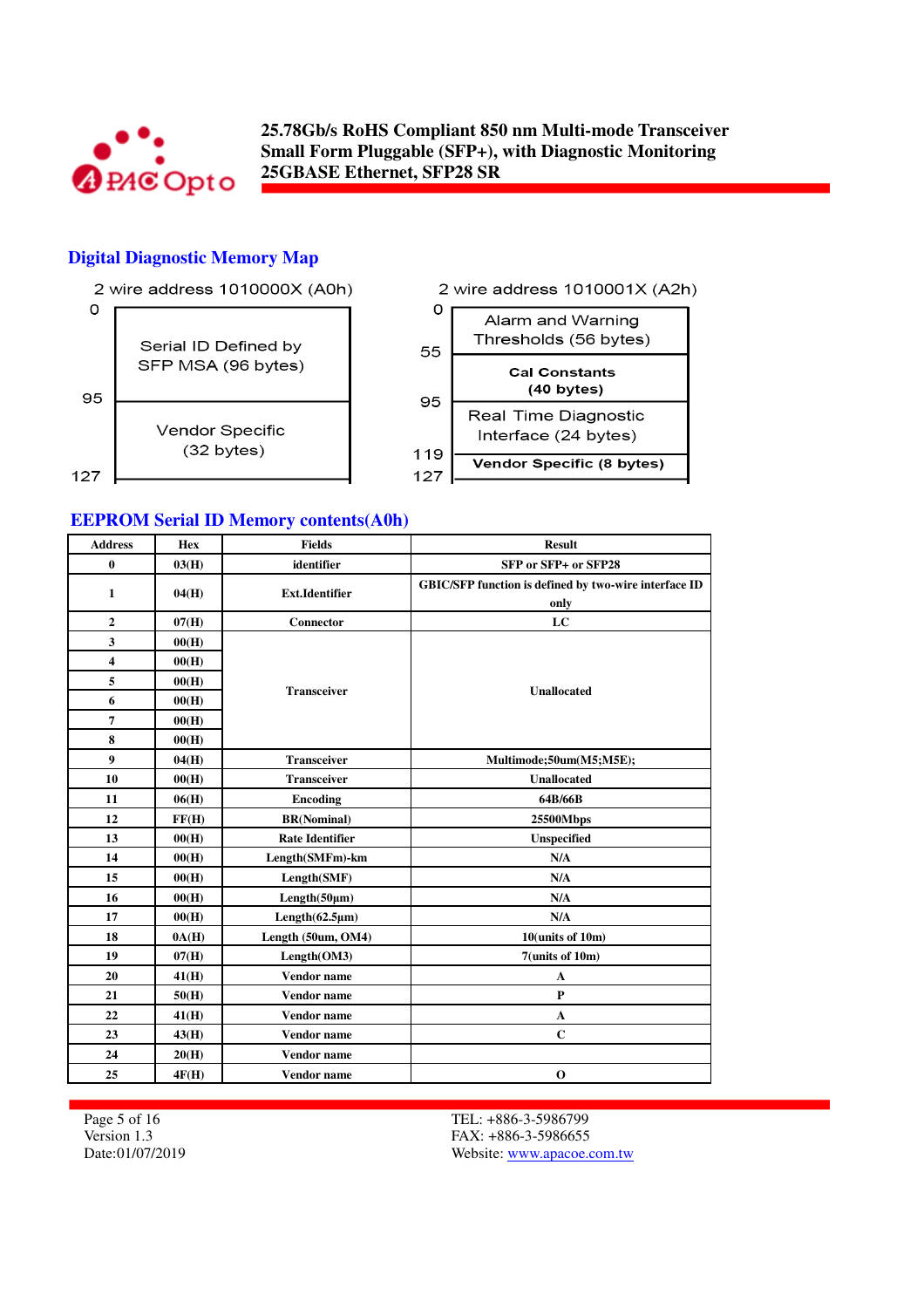

| 27<br>74(H)<br><b>Vendor name</b><br>t<br>28<br>6F(H)<br>Vendor name<br>$\mathbf 0$<br>29<br>20(H)<br>Vendor name<br>30<br>20(H)<br>Vendor name<br>31<br>20(H)<br>Vendor name<br>32<br>20(H)<br>Vendor name<br>33<br>20(H)<br>Vendor name<br>34<br>20(H)<br>Vendor name<br>35<br>20(H)<br><b>Vendor name</b><br>36<br>Transceiver<br>00(H)<br><b>Unallocated</b><br>37<br>$\bf{0}$<br>00(H)<br><b>Vendor OUI</b><br>38<br>0F(H)<br><b>Vendor OUI</b><br>0F<br>39<br>99<br>99(H)<br><b>Vendor OUI</b><br>40<br>L<br>4C(H)<br><b>Vendor PN</b><br>41<br>E<br>45(H)<br><b>Vendor PN</b><br>42<br>$\overline{2}$<br>32(H)<br><b>Vendor PN</b><br>8<br>43<br>38(H)<br><b>Vendor PN</b><br>44<br><b>Vendor PN</b><br>2D(H)<br>45<br><b>Vendor PN</b><br>J<br>4A(H)<br>3<br>46<br>33(H)<br><b>Vendor PN</b><br>47<br>${\bf S}$<br>53(H)<br><b>Vendor PN</b><br>48<br>2D(H)<br><b>Vendor PN</b><br>$\blacksquare$<br>49<br><b>Vendor PN</b><br>Т<br>54(H)<br>50<br>$\mathbf C$<br>43(H)<br><b>Vendor PN</b><br>51<br>2D(H)<br>Vendor PN<br>$\blacksquare$<br>52<br>4E(H)<br><b>Vendor PN</b><br>N<br>53<br>20(H)<br><b>Vendor PN</b><br>54<br>20(H)<br><b>Vendor PN</b><br>55<br>20(H)<br><b>Vendor PN</b><br>56<br>$\bf{0}$<br>30(H)<br>Vendor rev<br>57<br>30(H)<br>$\bf{0}$<br>Vendor rev<br>$\bf{0}$<br>58<br>30(H)<br>Vendor rev<br>59<br>$\bf{0}$<br>30(H)<br>Vendor rev<br>60<br>03(H)<br>Wavelength<br>850 <sub>nm</sub><br>52(H)<br>Wavelength<br>61<br>62<br>Unallocated<br>00(H)<br>Unallocated<br>63<br><b>CC_BASE</b><br>64<br>08(H)<br><b>Options</b><br><b>Retimer or CDR indicator;</b><br>65<br><b>Options</b><br>Loss of Signal; Tx Fault; Tx Disable;<br>1A(H)<br>66<br>67(H)<br><b>BR(Nominal)</b><br>25750M<br>67<br>02(H)<br>$\pm 2\%$<br><b>BR(Limit Range)</b><br>68<br>$\mathbf I$<br>49(H)<br><b>Vendor SN</b> | 26 | 70(H) | Vendor name | p |
|----------------------------------------------------------------------------------------------------------------------------------------------------------------------------------------------------------------------------------------------------------------------------------------------------------------------------------------------------------------------------------------------------------------------------------------------------------------------------------------------------------------------------------------------------------------------------------------------------------------------------------------------------------------------------------------------------------------------------------------------------------------------------------------------------------------------------------------------------------------------------------------------------------------------------------------------------------------------------------------------------------------------------------------------------------------------------------------------------------------------------------------------------------------------------------------------------------------------------------------------------------------------------------------------------------------------------------------------------------------------------------------------------------------------------------------------------------------------------------------------------------------------------------------------------------------------------------------------------------------------------------------------------------------------------------------------------------------------------------------------------------------------------------------------------------------------------------|----|-------|-------------|---|
|                                                                                                                                                                                                                                                                                                                                                                                                                                                                                                                                                                                                                                                                                                                                                                                                                                                                                                                                                                                                                                                                                                                                                                                                                                                                                                                                                                                                                                                                                                                                                                                                                                                                                                                                                                                                                                  |    |       |             |   |
|                                                                                                                                                                                                                                                                                                                                                                                                                                                                                                                                                                                                                                                                                                                                                                                                                                                                                                                                                                                                                                                                                                                                                                                                                                                                                                                                                                                                                                                                                                                                                                                                                                                                                                                                                                                                                                  |    |       |             |   |
|                                                                                                                                                                                                                                                                                                                                                                                                                                                                                                                                                                                                                                                                                                                                                                                                                                                                                                                                                                                                                                                                                                                                                                                                                                                                                                                                                                                                                                                                                                                                                                                                                                                                                                                                                                                                                                  |    |       |             |   |
|                                                                                                                                                                                                                                                                                                                                                                                                                                                                                                                                                                                                                                                                                                                                                                                                                                                                                                                                                                                                                                                                                                                                                                                                                                                                                                                                                                                                                                                                                                                                                                                                                                                                                                                                                                                                                                  |    |       |             |   |
|                                                                                                                                                                                                                                                                                                                                                                                                                                                                                                                                                                                                                                                                                                                                                                                                                                                                                                                                                                                                                                                                                                                                                                                                                                                                                                                                                                                                                                                                                                                                                                                                                                                                                                                                                                                                                                  |    |       |             |   |
|                                                                                                                                                                                                                                                                                                                                                                                                                                                                                                                                                                                                                                                                                                                                                                                                                                                                                                                                                                                                                                                                                                                                                                                                                                                                                                                                                                                                                                                                                                                                                                                                                                                                                                                                                                                                                                  |    |       |             |   |
|                                                                                                                                                                                                                                                                                                                                                                                                                                                                                                                                                                                                                                                                                                                                                                                                                                                                                                                                                                                                                                                                                                                                                                                                                                                                                                                                                                                                                                                                                                                                                                                                                                                                                                                                                                                                                                  |    |       |             |   |
|                                                                                                                                                                                                                                                                                                                                                                                                                                                                                                                                                                                                                                                                                                                                                                                                                                                                                                                                                                                                                                                                                                                                                                                                                                                                                                                                                                                                                                                                                                                                                                                                                                                                                                                                                                                                                                  |    |       |             |   |
|                                                                                                                                                                                                                                                                                                                                                                                                                                                                                                                                                                                                                                                                                                                                                                                                                                                                                                                                                                                                                                                                                                                                                                                                                                                                                                                                                                                                                                                                                                                                                                                                                                                                                                                                                                                                                                  |    |       |             |   |
|                                                                                                                                                                                                                                                                                                                                                                                                                                                                                                                                                                                                                                                                                                                                                                                                                                                                                                                                                                                                                                                                                                                                                                                                                                                                                                                                                                                                                                                                                                                                                                                                                                                                                                                                                                                                                                  |    |       |             |   |
|                                                                                                                                                                                                                                                                                                                                                                                                                                                                                                                                                                                                                                                                                                                                                                                                                                                                                                                                                                                                                                                                                                                                                                                                                                                                                                                                                                                                                                                                                                                                                                                                                                                                                                                                                                                                                                  |    |       |             |   |
|                                                                                                                                                                                                                                                                                                                                                                                                                                                                                                                                                                                                                                                                                                                                                                                                                                                                                                                                                                                                                                                                                                                                                                                                                                                                                                                                                                                                                                                                                                                                                                                                                                                                                                                                                                                                                                  |    |       |             |   |
|                                                                                                                                                                                                                                                                                                                                                                                                                                                                                                                                                                                                                                                                                                                                                                                                                                                                                                                                                                                                                                                                                                                                                                                                                                                                                                                                                                                                                                                                                                                                                                                                                                                                                                                                                                                                                                  |    |       |             |   |
|                                                                                                                                                                                                                                                                                                                                                                                                                                                                                                                                                                                                                                                                                                                                                                                                                                                                                                                                                                                                                                                                                                                                                                                                                                                                                                                                                                                                                                                                                                                                                                                                                                                                                                                                                                                                                                  |    |       |             |   |
|                                                                                                                                                                                                                                                                                                                                                                                                                                                                                                                                                                                                                                                                                                                                                                                                                                                                                                                                                                                                                                                                                                                                                                                                                                                                                                                                                                                                                                                                                                                                                                                                                                                                                                                                                                                                                                  |    |       |             |   |
|                                                                                                                                                                                                                                                                                                                                                                                                                                                                                                                                                                                                                                                                                                                                                                                                                                                                                                                                                                                                                                                                                                                                                                                                                                                                                                                                                                                                                                                                                                                                                                                                                                                                                                                                                                                                                                  |    |       |             |   |
|                                                                                                                                                                                                                                                                                                                                                                                                                                                                                                                                                                                                                                                                                                                                                                                                                                                                                                                                                                                                                                                                                                                                                                                                                                                                                                                                                                                                                                                                                                                                                                                                                                                                                                                                                                                                                                  |    |       |             |   |
|                                                                                                                                                                                                                                                                                                                                                                                                                                                                                                                                                                                                                                                                                                                                                                                                                                                                                                                                                                                                                                                                                                                                                                                                                                                                                                                                                                                                                                                                                                                                                                                                                                                                                                                                                                                                                                  |    |       |             |   |
|                                                                                                                                                                                                                                                                                                                                                                                                                                                                                                                                                                                                                                                                                                                                                                                                                                                                                                                                                                                                                                                                                                                                                                                                                                                                                                                                                                                                                                                                                                                                                                                                                                                                                                                                                                                                                                  |    |       |             |   |
|                                                                                                                                                                                                                                                                                                                                                                                                                                                                                                                                                                                                                                                                                                                                                                                                                                                                                                                                                                                                                                                                                                                                                                                                                                                                                                                                                                                                                                                                                                                                                                                                                                                                                                                                                                                                                                  |    |       |             |   |
|                                                                                                                                                                                                                                                                                                                                                                                                                                                                                                                                                                                                                                                                                                                                                                                                                                                                                                                                                                                                                                                                                                                                                                                                                                                                                                                                                                                                                                                                                                                                                                                                                                                                                                                                                                                                                                  |    |       |             |   |
|                                                                                                                                                                                                                                                                                                                                                                                                                                                                                                                                                                                                                                                                                                                                                                                                                                                                                                                                                                                                                                                                                                                                                                                                                                                                                                                                                                                                                                                                                                                                                                                                                                                                                                                                                                                                                                  |    |       |             |   |
|                                                                                                                                                                                                                                                                                                                                                                                                                                                                                                                                                                                                                                                                                                                                                                                                                                                                                                                                                                                                                                                                                                                                                                                                                                                                                                                                                                                                                                                                                                                                                                                                                                                                                                                                                                                                                                  |    |       |             |   |
|                                                                                                                                                                                                                                                                                                                                                                                                                                                                                                                                                                                                                                                                                                                                                                                                                                                                                                                                                                                                                                                                                                                                                                                                                                                                                                                                                                                                                                                                                                                                                                                                                                                                                                                                                                                                                                  |    |       |             |   |
|                                                                                                                                                                                                                                                                                                                                                                                                                                                                                                                                                                                                                                                                                                                                                                                                                                                                                                                                                                                                                                                                                                                                                                                                                                                                                                                                                                                                                                                                                                                                                                                                                                                                                                                                                                                                                                  |    |       |             |   |
|                                                                                                                                                                                                                                                                                                                                                                                                                                                                                                                                                                                                                                                                                                                                                                                                                                                                                                                                                                                                                                                                                                                                                                                                                                                                                                                                                                                                                                                                                                                                                                                                                                                                                                                                                                                                                                  |    |       |             |   |
|                                                                                                                                                                                                                                                                                                                                                                                                                                                                                                                                                                                                                                                                                                                                                                                                                                                                                                                                                                                                                                                                                                                                                                                                                                                                                                                                                                                                                                                                                                                                                                                                                                                                                                                                                                                                                                  |    |       |             |   |
|                                                                                                                                                                                                                                                                                                                                                                                                                                                                                                                                                                                                                                                                                                                                                                                                                                                                                                                                                                                                                                                                                                                                                                                                                                                                                                                                                                                                                                                                                                                                                                                                                                                                                                                                                                                                                                  |    |       |             |   |
|                                                                                                                                                                                                                                                                                                                                                                                                                                                                                                                                                                                                                                                                                                                                                                                                                                                                                                                                                                                                                                                                                                                                                                                                                                                                                                                                                                                                                                                                                                                                                                                                                                                                                                                                                                                                                                  |    |       |             |   |
|                                                                                                                                                                                                                                                                                                                                                                                                                                                                                                                                                                                                                                                                                                                                                                                                                                                                                                                                                                                                                                                                                                                                                                                                                                                                                                                                                                                                                                                                                                                                                                                                                                                                                                                                                                                                                                  |    |       |             |   |
|                                                                                                                                                                                                                                                                                                                                                                                                                                                                                                                                                                                                                                                                                                                                                                                                                                                                                                                                                                                                                                                                                                                                                                                                                                                                                                                                                                                                                                                                                                                                                                                                                                                                                                                                                                                                                                  |    |       |             |   |
|                                                                                                                                                                                                                                                                                                                                                                                                                                                                                                                                                                                                                                                                                                                                                                                                                                                                                                                                                                                                                                                                                                                                                                                                                                                                                                                                                                                                                                                                                                                                                                                                                                                                                                                                                                                                                                  |    |       |             |   |
|                                                                                                                                                                                                                                                                                                                                                                                                                                                                                                                                                                                                                                                                                                                                                                                                                                                                                                                                                                                                                                                                                                                                                                                                                                                                                                                                                                                                                                                                                                                                                                                                                                                                                                                                                                                                                                  |    |       |             |   |
|                                                                                                                                                                                                                                                                                                                                                                                                                                                                                                                                                                                                                                                                                                                                                                                                                                                                                                                                                                                                                                                                                                                                                                                                                                                                                                                                                                                                                                                                                                                                                                                                                                                                                                                                                                                                                                  |    |       |             |   |
|                                                                                                                                                                                                                                                                                                                                                                                                                                                                                                                                                                                                                                                                                                                                                                                                                                                                                                                                                                                                                                                                                                                                                                                                                                                                                                                                                                                                                                                                                                                                                                                                                                                                                                                                                                                                                                  |    |       |             |   |
|                                                                                                                                                                                                                                                                                                                                                                                                                                                                                                                                                                                                                                                                                                                                                                                                                                                                                                                                                                                                                                                                                                                                                                                                                                                                                                                                                                                                                                                                                                                                                                                                                                                                                                                                                                                                                                  |    |       |             |   |
|                                                                                                                                                                                                                                                                                                                                                                                                                                                                                                                                                                                                                                                                                                                                                                                                                                                                                                                                                                                                                                                                                                                                                                                                                                                                                                                                                                                                                                                                                                                                                                                                                                                                                                                                                                                                                                  |    |       |             |   |
|                                                                                                                                                                                                                                                                                                                                                                                                                                                                                                                                                                                                                                                                                                                                                                                                                                                                                                                                                                                                                                                                                                                                                                                                                                                                                                                                                                                                                                                                                                                                                                                                                                                                                                                                                                                                                                  |    |       |             |   |
|                                                                                                                                                                                                                                                                                                                                                                                                                                                                                                                                                                                                                                                                                                                                                                                                                                                                                                                                                                                                                                                                                                                                                                                                                                                                                                                                                                                                                                                                                                                                                                                                                                                                                                                                                                                                                                  |    |       |             |   |
|                                                                                                                                                                                                                                                                                                                                                                                                                                                                                                                                                                                                                                                                                                                                                                                                                                                                                                                                                                                                                                                                                                                                                                                                                                                                                                                                                                                                                                                                                                                                                                                                                                                                                                                                                                                                                                  |    |       |             |   |
|                                                                                                                                                                                                                                                                                                                                                                                                                                                                                                                                                                                                                                                                                                                                                                                                                                                                                                                                                                                                                                                                                                                                                                                                                                                                                                                                                                                                                                                                                                                                                                                                                                                                                                                                                                                                                                  |    |       |             |   |
|                                                                                                                                                                                                                                                                                                                                                                                                                                                                                                                                                                                                                                                                                                                                                                                                                                                                                                                                                                                                                                                                                                                                                                                                                                                                                                                                                                                                                                                                                                                                                                                                                                                                                                                                                                                                                                  |    |       |             |   |

Page 6 of 16 Version 1.3 Date:01/07/2019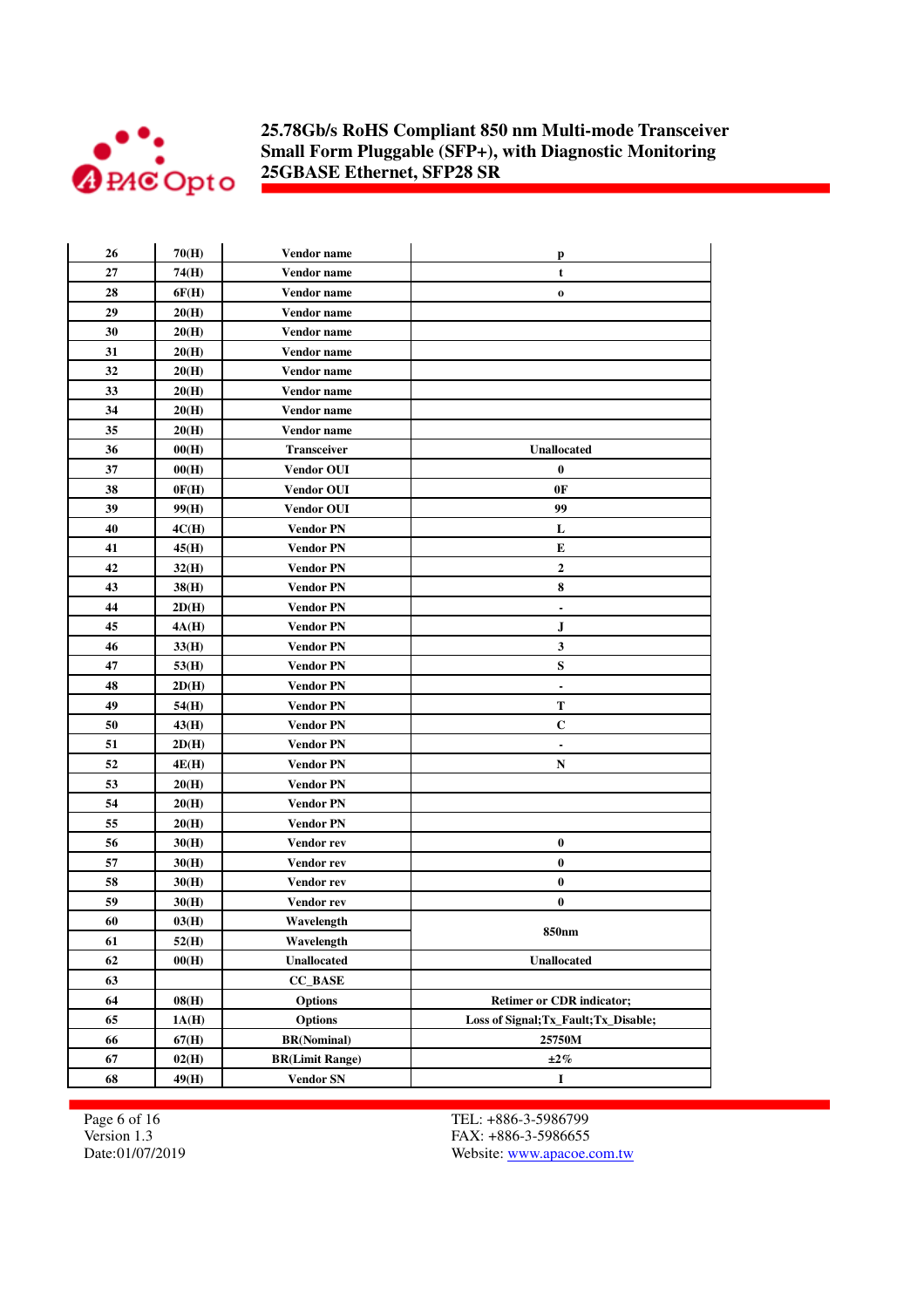

| 69  | 34(H) |                                   | 4                                                                                                                    |
|-----|-------|-----------------------------------|----------------------------------------------------------------------------------------------------------------------|
| 70  | 32(H) |                                   | $\overline{2}$                                                                                                       |
| 71  | 36(H) |                                   | 6                                                                                                                    |
| 72  | 32(H) |                                   | $\mathbf{2}$                                                                                                         |
| 73  | 32(H) |                                   | $\mathbf{2}$                                                                                                         |
| 74  | 39(H) |                                   | $\boldsymbol{9}$                                                                                                     |
| 75  | 30(H) |                                   | $\bf{0}$                                                                                                             |
| 76  | 30(H) |                                   | $\bf{0}$                                                                                                             |
| 77  | 31(H) |                                   | 1                                                                                                                    |
| 78  | 20(H) |                                   |                                                                                                                      |
| 79  | 20(H) |                                   |                                                                                                                      |
| 80  | 20(H) |                                   |                                                                                                                      |
| 81  | 20(H) |                                   |                                                                                                                      |
| 82  | 20(H) |                                   |                                                                                                                      |
| 83  | 20(H) |                                   |                                                                                                                      |
| 84  | 31(H) |                                   | 1                                                                                                                    |
| 85  | 38(H) |                                   | 8                                                                                                                    |
| 86  | 30(H) |                                   | $\bf{0}$                                                                                                             |
| 87  | 34(H) |                                   | 4                                                                                                                    |
| 88  | 32(H) | Date code                         | $\mathbf{2}$                                                                                                         |
| 89  | 36(H) |                                   | 6                                                                                                                    |
| 90  | 20(H) |                                   |                                                                                                                      |
| 91  | 20(H) |                                   |                                                                                                                      |
| 92  | 68(H) | <b>Diagnostic Monitoring Type</b> | <b>Received Average Power Measurement Type; Internally</b><br>Calibrated; Digital diagnostic monitoring implemented; |
| 93  | F0(H) | <b>Enhanced Options</b>           | Rx_Loss Monitoring;Tx_Fault Monitoring;Tx_Disable<br><b>Contorl; Alarm/warning Flags;</b>                            |
| 94  | 08(H) | SFF-8472 Compliance               | includes functionality described in Rev 12.0 of SFF-8472                                                             |
| 95  |       | CC_EXT                            |                                                                                                                      |
| 96  | 45(H) | <b>Vendor Specific</b>            | E                                                                                                                    |
| 97  | 58(H) | <b>Vendor Specific</b>            | X                                                                                                                    |
| 98  | 54(H) | <b>Vendor Specific</b>            | T                                                                                                                    |
| 99  | 52(H) | <b>Vendor Specific</b>            | R                                                                                                                    |
| 100 | 45(H) | <b>Vendor Specific</b>            | E                                                                                                                    |
| 101 | 4D(H) | <b>Vendor Specific</b>            | М                                                                                                                    |
| 102 | 45(H) | <b>Vendor Specific</b>            | E                                                                                                                    |
| 103 | 4C(H) | <b>Vendor Specific</b>            | L                                                                                                                    |
| 104 | 59(H) | <b>Vendor Specific</b>            | $\mathbf Y$                                                                                                          |
| 105 | 20(H) | <b>Vendor Specific</b>            |                                                                                                                      |
| 106 | 43(H) | <b>Vendor Specific</b>            | $\mathbf C$                                                                                                          |
| 107 | 4F(H) | <b>Vendor Specific</b>            | $\mathbf 0$                                                                                                          |
| 108 | 4D(H) | <b>Vendor Specific</b>            | $\mathbf M$                                                                                                          |
| 109 | 50(H) | <b>Vendor Specific</b>            | $\mathbf P$                                                                                                          |

Page 7 of 16 Version 1.3 Date:01/07/2019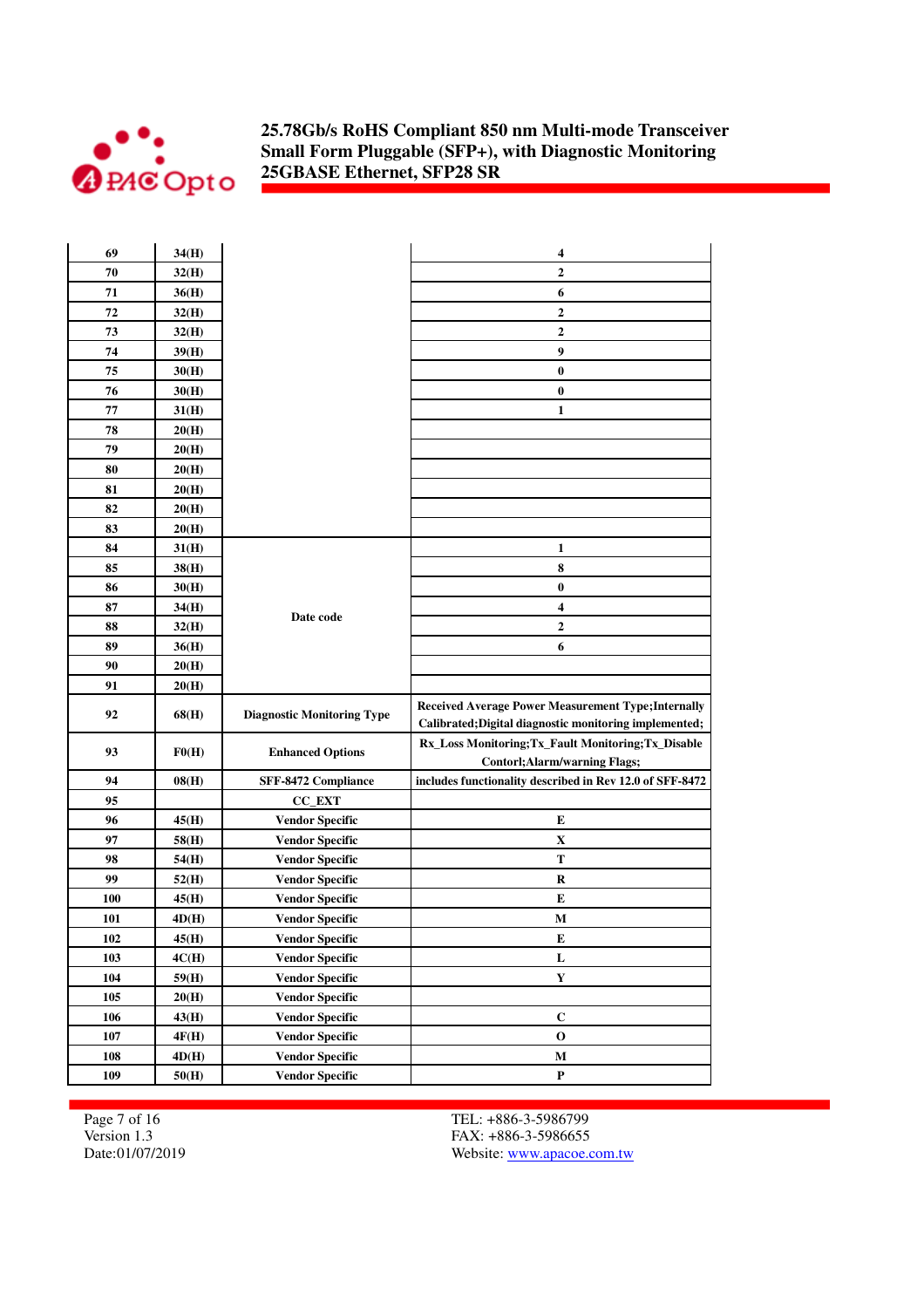

| 110 | 41(H) | <b>Vendor Specific</b> | $\mathbf{A}$ |
|-----|-------|------------------------|--------------|
| 111 | 54(H) | <b>Vendor Specific</b> | T            |
| 112 | 49(H) | <b>Vendor Specific</b> | I            |
| 113 | 42(H) | <b>Vendor Specific</b> | B            |
| 114 | 4C(H) | <b>Vendor Specific</b> | L            |
| 115 | 45(H) | <b>Vendor Specific</b> | E            |
| 116 | 20(H) | <b>Vendor Specific</b> |              |
| 117 | 20(H) | <b>Vendor Specific</b> |              |
| 118 | 20(H) | <b>Vendor Specific</b> |              |
| 119 | 20(H) | <b>Vendor Specific</b> |              |
| 120 | 20(H) | <b>Vendor Specific</b> |              |
| 121 | 20(H) | <b>Vendor Specific</b> |              |
| 122 | 20(H) | <b>Vendor Specific</b> |              |
| 123 | 20(H) | <b>Vendor Specific</b> |              |
| 124 | 20(H) | <b>Vendor Specific</b> |              |
| 125 | 20(H) | <b>Vendor Specific</b> |              |
| 126 | 20(H) | <b>Vendor Specific</b> |              |
| 127 | 20(H) | <b>Vendor Specific</b> |              |

Page 8 of 16 Version 1.3 Date:01/07/2019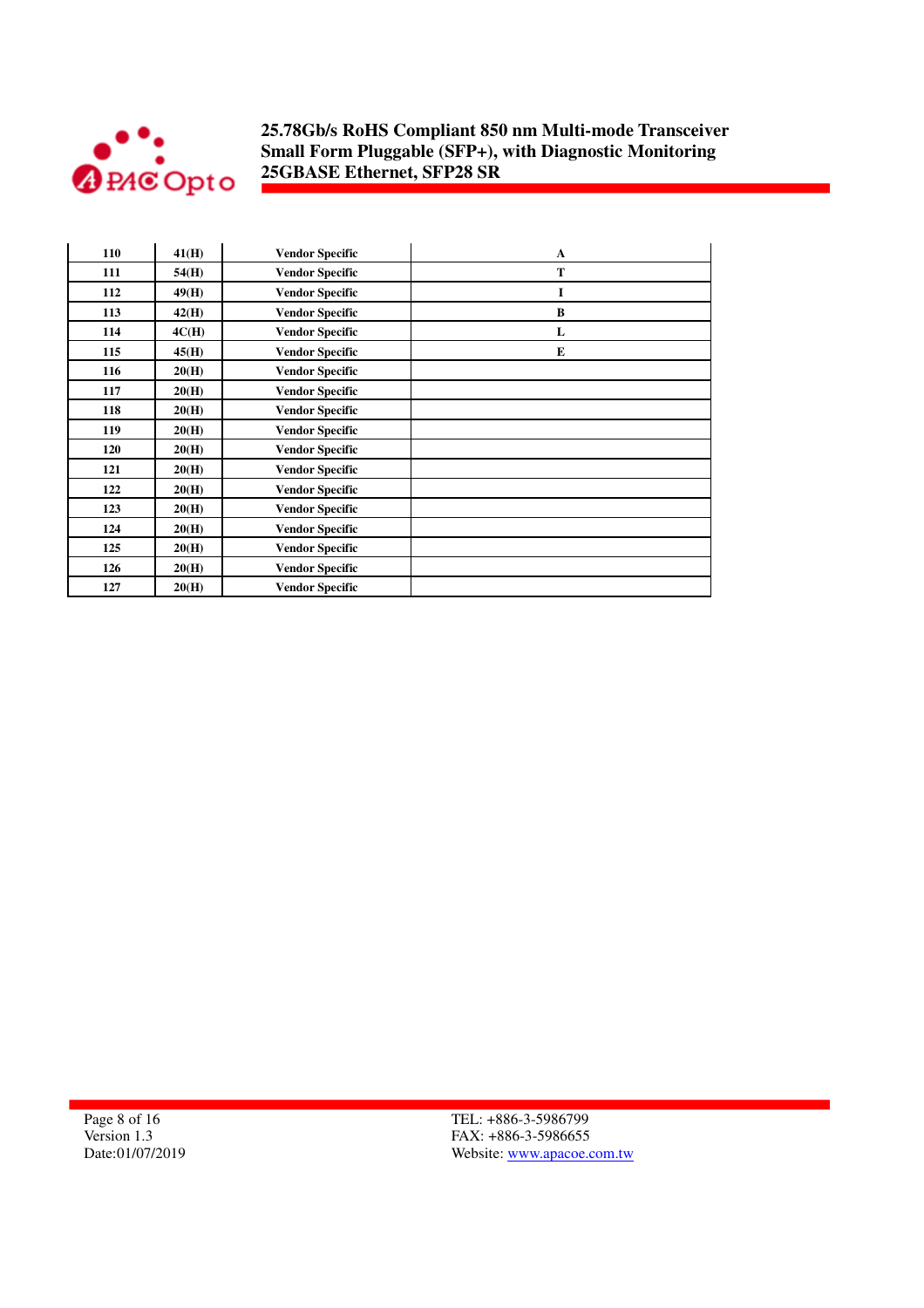

### **EEPROM Serial ID Memory contents (A2h)**

| Address(A2h) | <b>Description</b>                                       | <b>Value</b>     |
|--------------|----------------------------------------------------------|------------------|
| $00 - 01$    | Temp High Alarm                                          | 75 Degree C      |
| $02 - 03$    | <b>Temp Low Alarm</b>                                    | -5 Degree C      |
| 04-05        | Temp High Warning                                        | 70 Degree C      |
| 06-07        | <b>Temp Low Warning</b>                                  | 0 Degree C       |
| 08-09        | Voltage High Alarm                                       | 3.6V             |
| 10-11        | <b>Voltage Low Alarm</b>                                 | 3.0V             |
| $12 - 13$    | <b>Voltage High Warning</b>                              | 3.5V             |
| 14-15        | <b>Voltage Low Warning</b>                               | 3.1V             |
| 16-17        | <b>Bias High Alarm</b>                                   | 10 mA            |
| 18-19        | <b>Bias Low Alarm</b>                                    | 0.1 <sub>m</sub> |
| 20-21        | <b>Bias High Warning</b>                                 | 9 mA             |
| 22-23        | <b>Bias Low Warning</b>                                  | 0.5 <sub>m</sub> |
| 24-25        | <b>TX Power High Alarm</b>                               | 3.4 dBm          |
| 26-27        | <b>TX Power Low Alarm</b>                                | -9.4 dBm         |
| 28-29        | TX Power High Warning                                    | 2.4 dBm          |
| 30-31        | <b>TX Power Low Warning</b>                              | -8.4 dBm         |
| 32-33        | <b>RX Power High Alarm</b>                               | 3.4 dBm          |
| 34-35        | <b>RX Power Low Alarm</b>                                | -12 dBm          |
| 36-37        | <b>RX Power High Warning</b>                             | 2.4 dBm          |
| 38-39        | <b>RX Power Low Warning</b>                              | -10 dBm          |
| 40-55        | <b>Reserved Reserved for future monitored quantities</b> |                  |
| 56-91        | <b>External calibration constant</b>                     |                  |
| 92-94        | <b>Reserved</b>                                          |                  |
| 95           | Check sum                                                |                  |
| 96-97        | <b>Real Time temperature</b>                             |                  |
| 98-99        | <b>Real Time supply voltage</b>                          |                  |
| 100-101      | <b>Real Time TX bias current</b>                         |                  |
| 102-103      | <b>Real Time TX optical power</b>                        |                  |
| 104-105      | <b>Real Time RX received power</b>                       |                  |
| 106-109      | <b>Reserved</b>                                          |                  |
| 110(bit7)    | <b>TX Disable State</b>                                  |                  |
| 110(bit6)    | <b>Soft TX Disable</b>                                   |                  |
| 110(bit5)    | Hard RS(1) State                                         |                  |
| 110(bit4)    | Hard RS(0) State                                         |                  |
| 110(bit3)    | Soft RS(0) Select                                        |                  |
| 110(bit2)    | Digital state of TX fault output pin                     |                  |
| 110(bit1)    | Digital state of LOS output pin                          |                  |
| 110(bit0)    | Data_Ready_Bar State                                     |                  |

Page 9 of 16 Version 1.3 Date:01/07/2019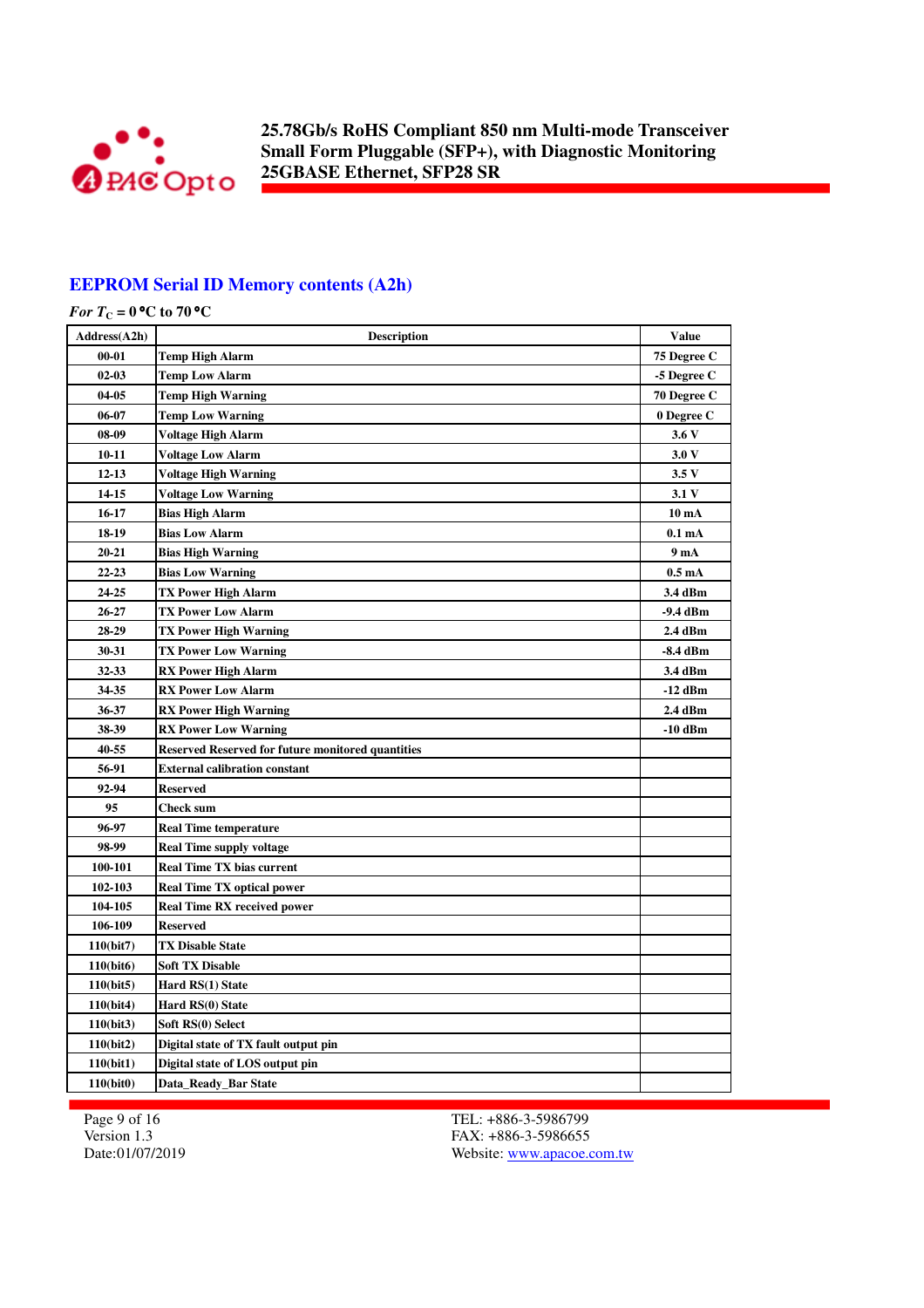

| 111            | <b>Reserved</b>                                                 |  |
|----------------|-----------------------------------------------------------------|--|
| 112(bit7)      | Set when internal temperature exceeds high alarm level          |  |
| 112(bit6)      | Set when internal temperature exceeds is below alarm level      |  |
| 112(bit5)      | Set when internal supply voltage exceeds high alarm level       |  |
| 112(bit4)      | Set when internal supply voltage is below alarm level           |  |
| 112(bit3)      | Set when<br>TX bias exceeds high alarm level                    |  |
| 112(bit2)      | <b>Set when</b><br>TX bias voltage is below alarm level         |  |
| 112(bit1)      | <b>Set when</b><br>TX output power exceeds high alarm level     |  |
| 112(bit0)      | TX output power voltage is below alarm level<br>Set when        |  |
| 113(bit7)      | Set when<br>RX received power exceeds high alarm level          |  |
| 113(bit6)      | Set when<br>RX received power is below alarm level              |  |
| $113(bit5-0)$  | <b>Reserved</b>                                                 |  |
| $114(bit7-0)$  | INPUT EQUALIZATION (bit7~4 for RS1= H; bit 3~ 0 for RS1= L)     |  |
| $115(bit 7-0)$ | OUTPUT EMPHASIS CONTROL (bit7~4 for RS0= H; bit 3~ 0 for RS0=L) |  |
| 116(bit7)      | Set when internal temperature exceeds high warning level        |  |
| 116(bit6)      | Set when internal temperature exceeds is below warning level    |  |
| 116(bit5)      | Set when internal supply voltage exceeds high warning level     |  |
| 116(bit4)      | Set when internal supply voltage is below warning level         |  |
| 116(bit3)      | TX bias exceeds high warning level<br>Set when                  |  |
| 116(bit2)      | Set when<br>TX bias voltage is below warning level              |  |
| 116(bit1)      | Set when<br>TX output power exceeds high warning level          |  |
| 116(bit0)      | Set when<br>TX output power voltage is below warning level      |  |
| 117(bit7)      | <b>Set when</b><br>RX received power exceeds high warning level |  |
| 117(bit6)      | Set when<br>RX received power is below warning level            |  |
| 117(bit5-0)    | <b>Reserved</b>                                                 |  |
| $118(bit7-4)$  | Reserved                                                        |  |
| 118(bit3)      | Soft RS(1) Select                                               |  |
| 118(bit2)      | <b>Reserved</b>                                                 |  |
| 118(bit1)      | <b>Power Level Operation State (not complement)</b>             |  |
| 118(bit0)      | <b>Power Level Select (not complement)</b>                      |  |
| $119(bit7-2)$  | <b>Reserved</b>                                                 |  |
| 119(bit1)      | Tx CDR state (1 for lock, 0 for unlock)                         |  |
| 119(bit0)      | Rx CDR state (1 for lock, 0 for unlock)                         |  |
| 120-127        | <b>Reserved</b>                                                 |  |
|                |                                                                 |  |

Page 10 of 16 Version 1.3 Date:01/07/2019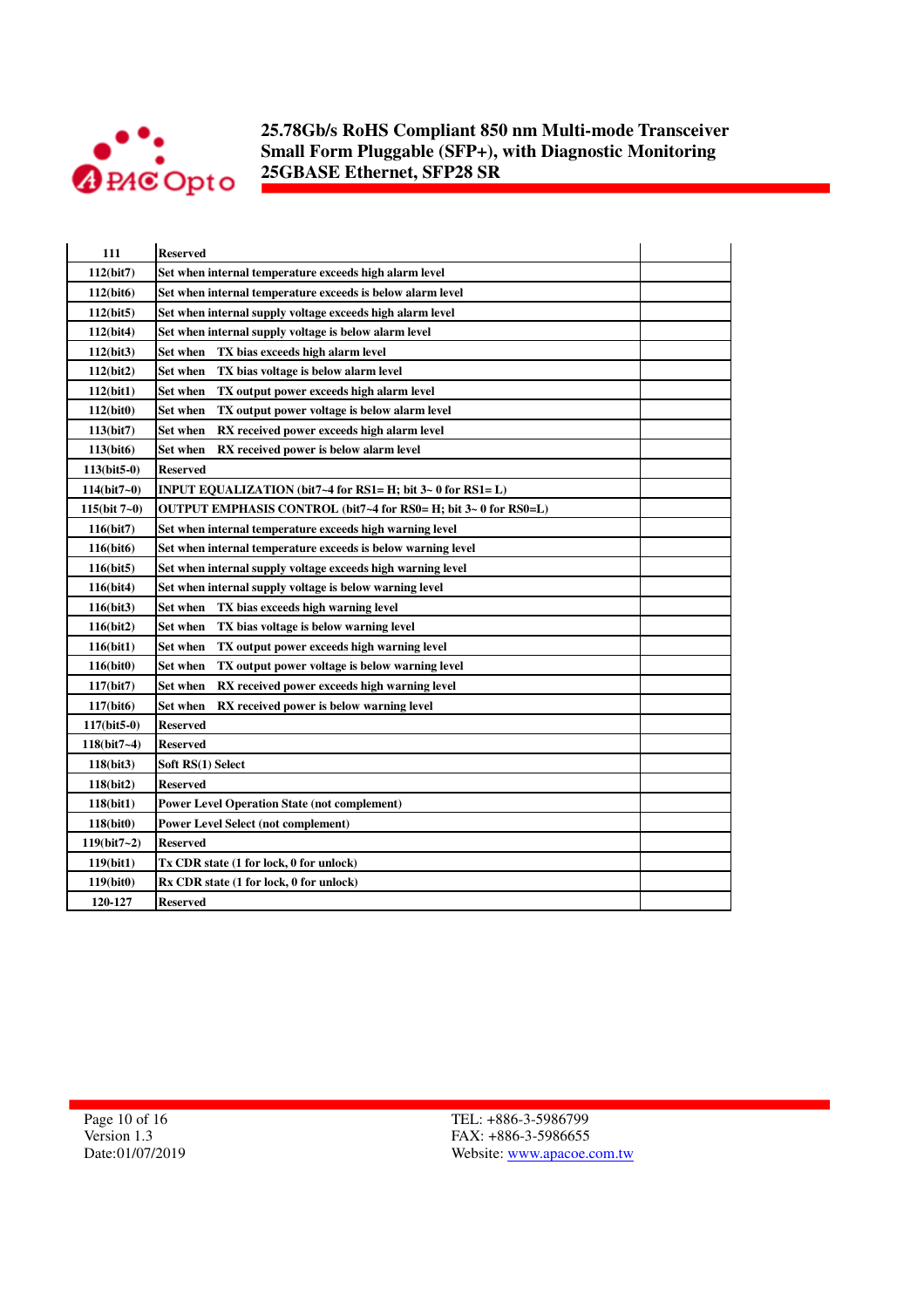

## **Recommended Interface Circuit (Part1)**



Page 11 of 16 Version 1.3 Date:01/07/2019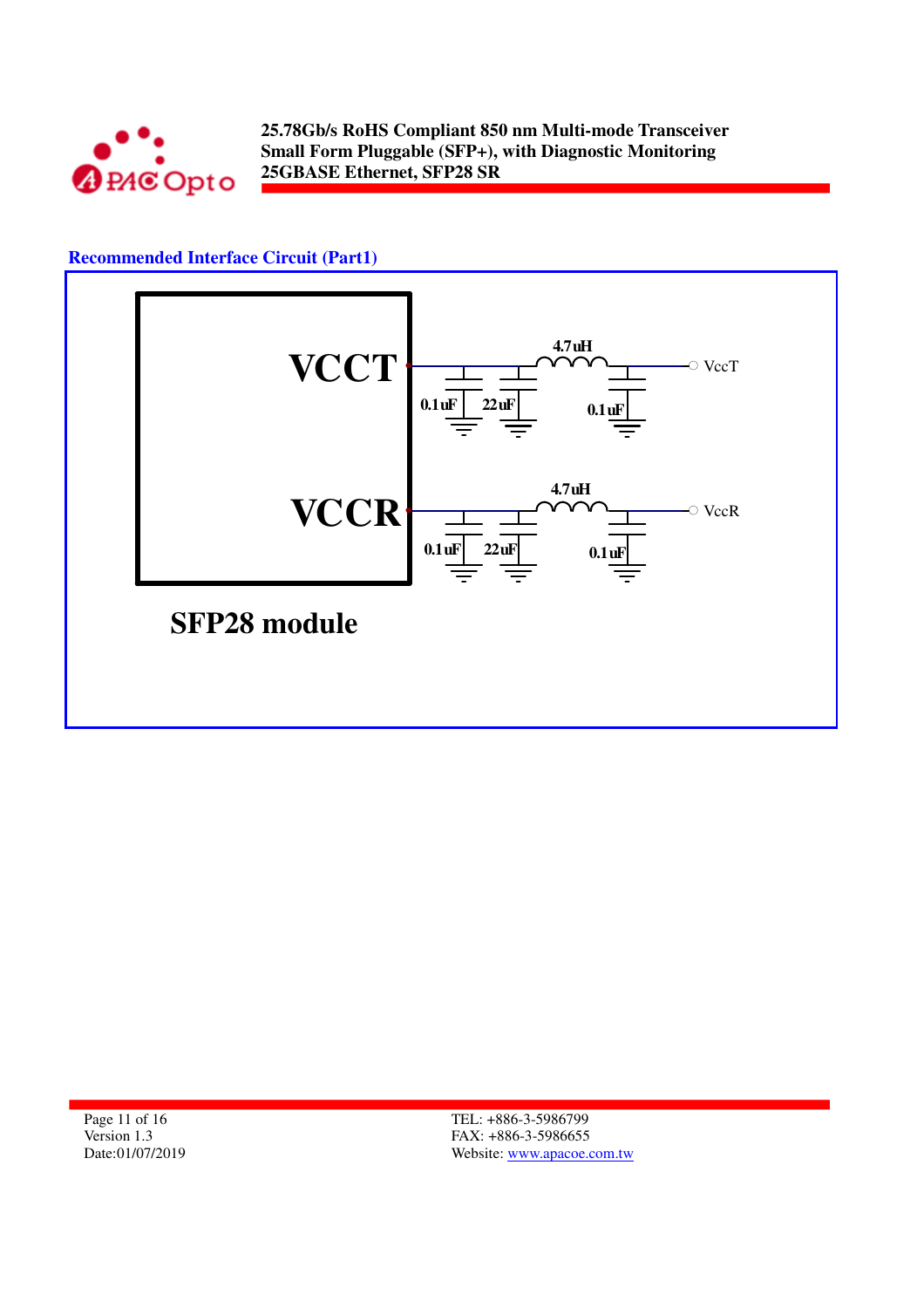

## **Recommended Interface Circuit (part2)**



Page 12 of 16 Version 1.3 Date:01/07/2019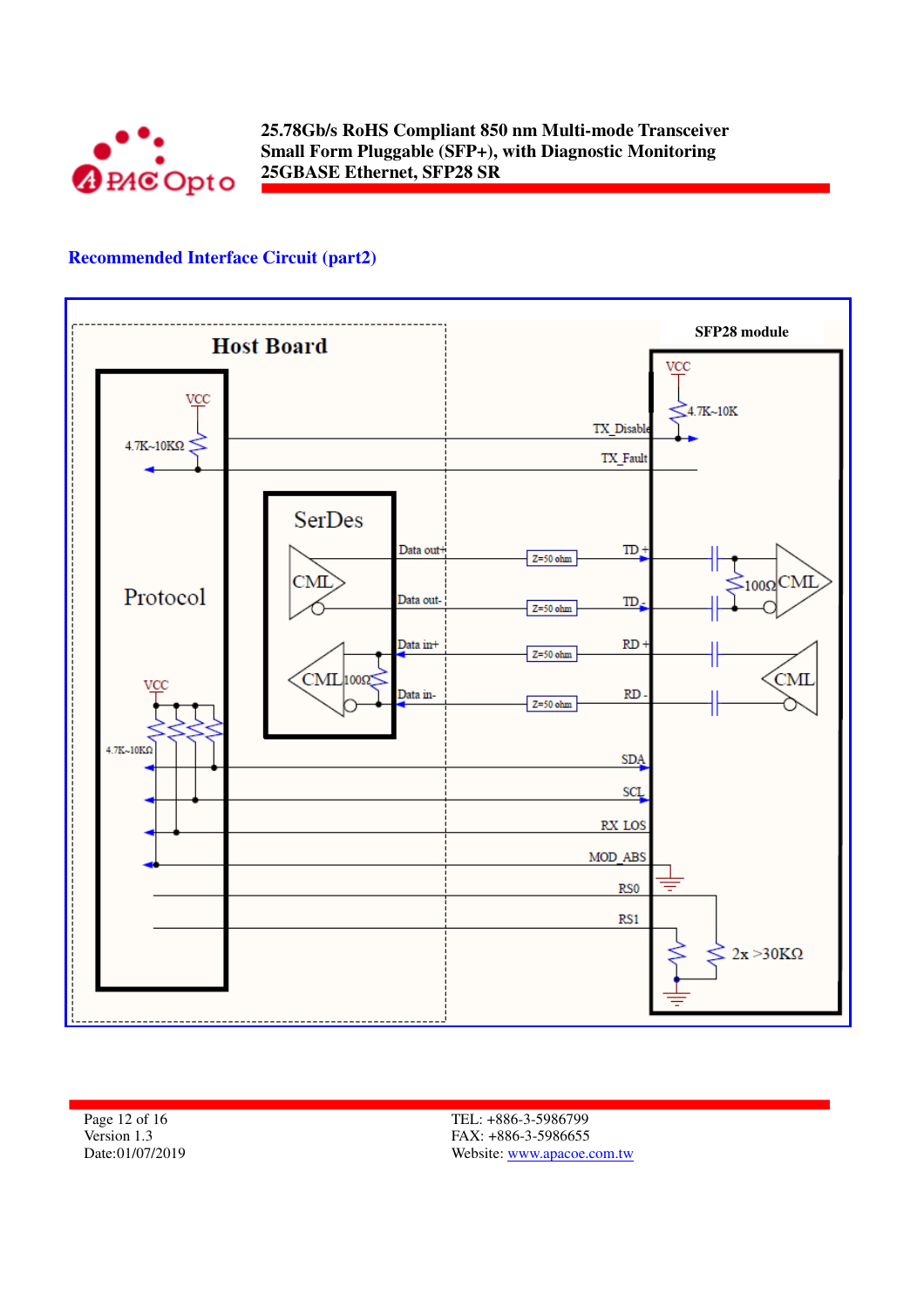

 **Dimensions** 



Page 13 of 16 Version 1.3 Date:01/07/2019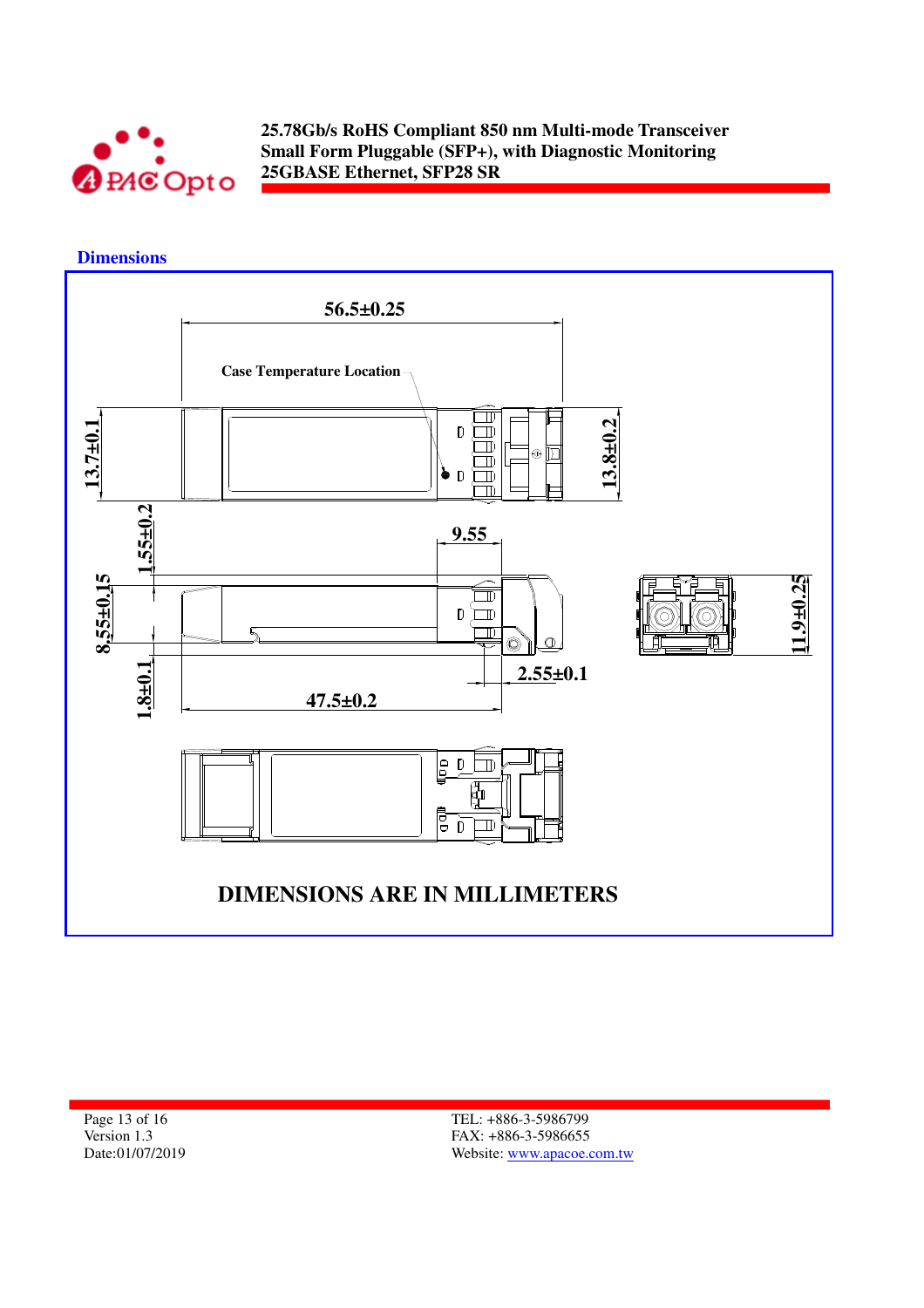

## **SFP host board mechanical layout**



Page 14 of 16 Version 1.3 Date:01/07/2019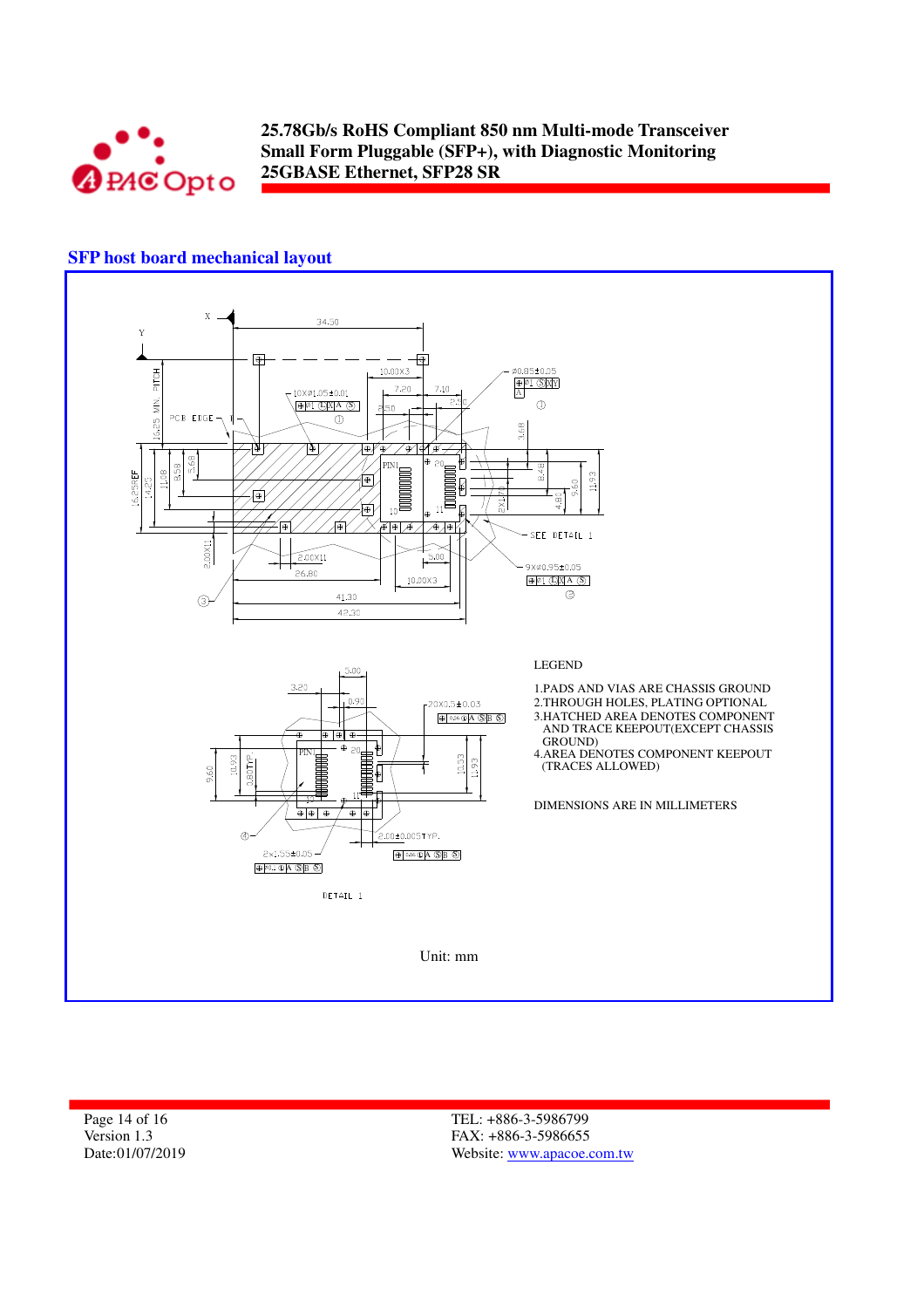

## **Assembly drawing**



Page 15 of 16 Version 1.3 Date:01/07/2019